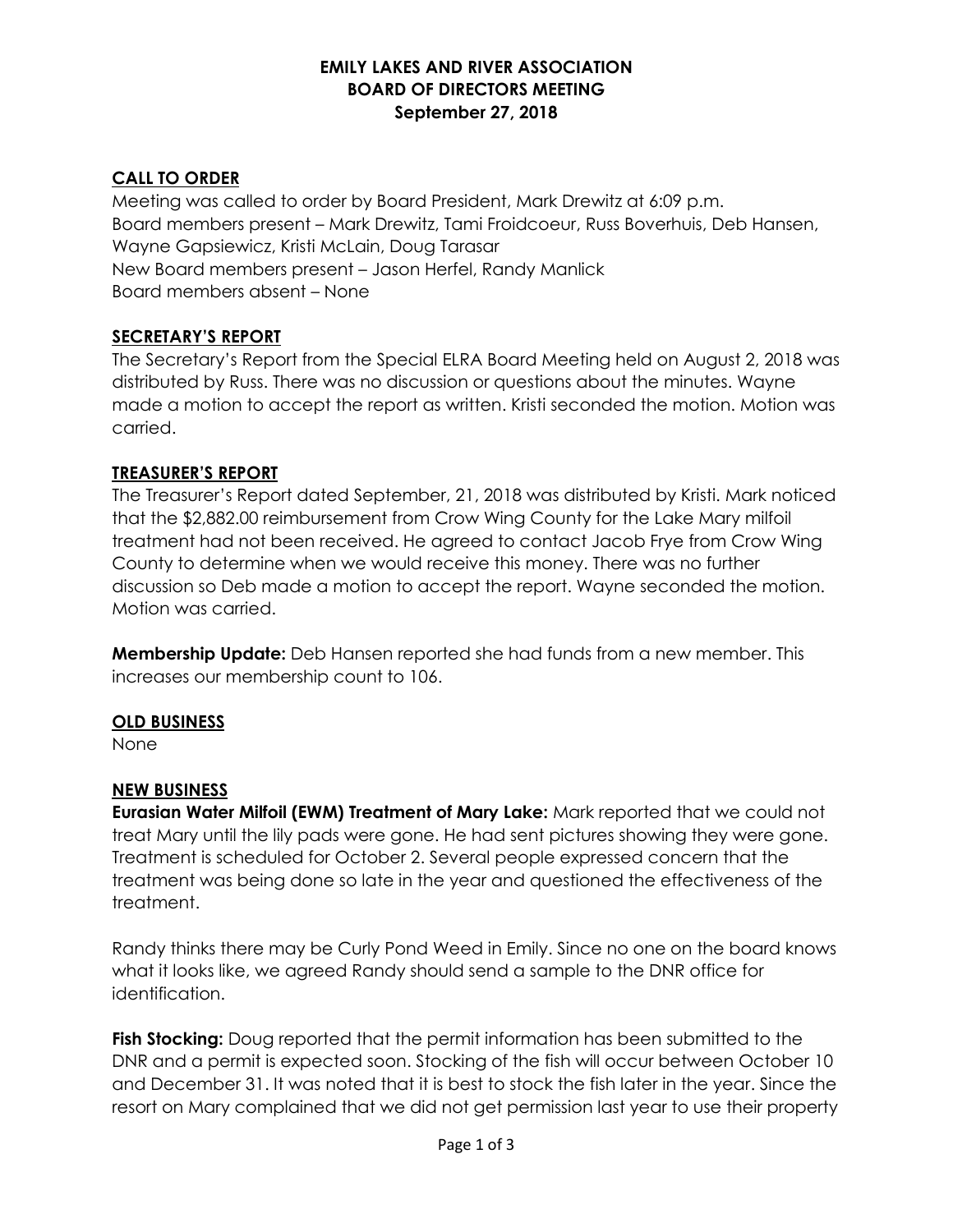### **EMILY LAKES AND RIVER ASSOCIATION BOARD OF DIRECTORS MEETING September 27, 2018**

when we did the stocking, Mark reminded Doug that we needed to get their permission.

The Board also discussed stocking another type of fish. While other fish could be stocked, the Board felt that the community really wanted walleye stocked. For the foreseeable future, no change will be made to the type of fish stocked.

**Action Items from Annual Meeting:** The following items were brought up at the 2018 Annual Meeting.

- 1. Lake Surveys The question of when our lakes are scheduled to be surveyed by the DNR came up at the annual meeting. We have information from Bethany Bethke, but decided we would check with the DNR to get the current schedule. Russ agreed to check with the DNR.
- 2. Public Dock A question came up about having a public dock on Emily so boaters have access to downtown via the water. Several concerns came up – Bungalow dock area has been used for overflow storm water, handicap access if publicly accessible and liability. This question should be directed to the Emily Planning and Zoning Committee.
- 3. No Wake Zones Some members were concerned about boats not observing the No Wake Zone on the river. ELRA cannot put up signs, but will put a definition of No Wake in the newsletters and look into getting better signage from the appropriate government agency.

**Election of 2019 Officers:** The election of Board Officers for 2019 was conducted. The outcome is as follows:

 President – Mark Drewitz Vice-president – Tami Froidcoeur Secretary – Russ Boverhuis Treasurer – Randy Manlick

**Banking Responsibilities:** Mark wanted to make sure we had a backup person with access to the bank account should Randy not be available. We decided the Treasurer and Vice-president would be the appropriate people with bank access. Once Kristi's term is done, Randy and Tami need to go to the bank and get the proper access setup.

**Mail Responsibilities:** We only had one person with a key to the Post Office mailbox. Mark wanted a second person designated to have access. The board determined the Secretary and Treasurer should be the people with Post Office access. Kristi gave Russ the Post Office mailbox key. Russ will go to the Post Office and get a second key for Randy.